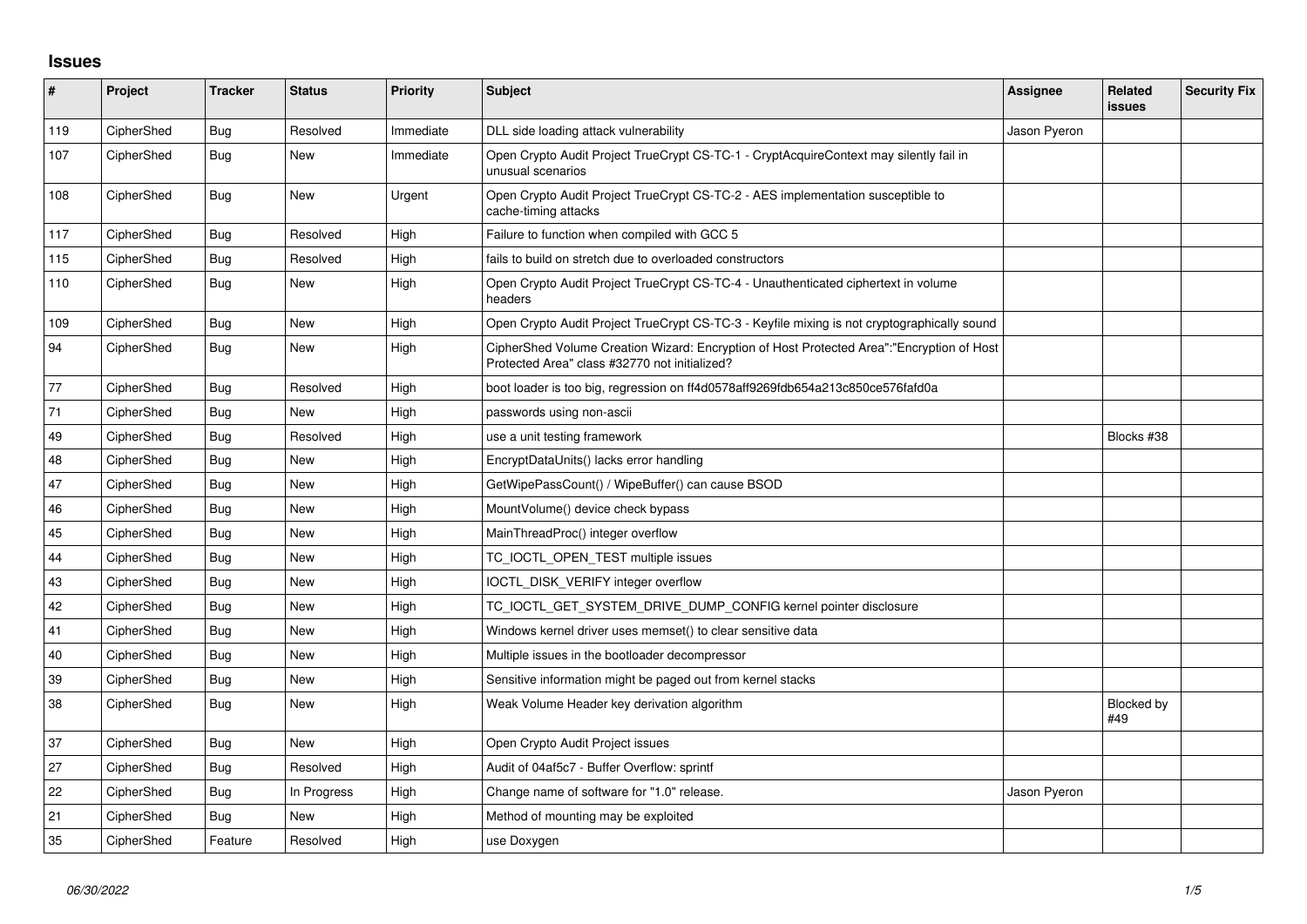| #   | Project    | <b>Tracker</b> | <b>Status</b> | Priority | Subject                                                                                                  | Assignee      | Related<br><b>issues</b> | <b>Security Fix</b> |
|-----|------------|----------------|---------------|----------|----------------------------------------------------------------------------------------------------------|---------------|--------------------------|---------------------|
| 16  | CipherShed | Task           | New           | High     | Create list of all installed files / registry keys (Windows).                                            | Rocki H       | Related to<br>#2         |                     |
| 127 | CipherShed | Bug            | Resolved      | Normal   | remove #if 0 code                                                                                        | Jason Pyeron  |                          |                     |
| 126 | CipherShed | <b>Bug</b>     | Resolved      | Normal   | VS launcher breaks if using multiple VS and the default is not the one for CS                            |               |                          |                     |
| 125 | CipherShed | <b>Bug</b>     | Resolved      | Normal   | Makefile for bootloader fails on case sensitive filesystem                                               |               |                          |                     |
| 123 | CipherShed | Bug            | New           | Normal   | losetup anomaly with OpenSUSE 13.1                                                                       |               |                          |                     |
| 118 | CipherShed | Bug            | New           | Normal   | upgrading truecrpyt fails if truecrypt is pinned to the taskbar                                          |               |                          |                     |
| 116 | CipherShed | <b>Bug</b>     | New           | Normal   | create an option for private/global volume mounting                                                      |               |                          |                     |
| 113 | CipherShed | <b>Bug</b>     | Resolved      | Normal   | remove the donate screen from the installer                                                              |               |                          |                     |
| 112 | CipherShed | <b>Bug</b>     | Resolved      | Normal   | uninstall on windows does not list version info                                                          |               |                          |                     |
| 111 | CipherShed | Bug            | New           | Normal   | ui does not show free drives below c: e.g. A: or B:                                                      | Niklas Lemcke |                          |                     |
| 101 | CipherShed | <b>Bug</b>     | Resolved      | Normal   | boot loader password prompt takes 100% cpu in VM                                                         |               |                          |                     |
| 95  | CipherShed | Bug            | New           | Normal   | Platform/SystemException.h and Common/Exception.h define the same class/struct                           |               |                          |                     |
| 88  | CipherShed | <b>Bug</b>     | <b>New</b>    | Normal   | smart card support for containers                                                                        |               |                          |                     |
| 86  | CipherShed | <b>Bug</b>     | Resolved      | Normal   | Make ciphershed window titlebars different                                                               |               |                          |                     |
| 85  | CipherShed | Bug            | New           | Normal   | Digcode.c is 9917 lines long, split it up                                                                |               |                          |                     |
| 84  | CipherShed | <b>Bug</b>     | New           | Normal   | wcsncpy is subject to buffer overflow                                                                    |               |                          |                     |
| 83  | CipherShed | <b>Bug</b>     | New           | Normal   | deduplicate file names                                                                                   |               |                          |                     |
| 78  | CipherShed | <b>Bug</b>     | New           | Normal   | update the ciphershed.org website, automatically                                                         |               |                          |                     |
| 76  | CipherShed | <b>Bug</b>     | New           | Normal   | MakeSelfExtractingPackage used in CI cannot have dialog boxes                                            |               |                          |                     |
| 74  | CipherShed | Bug            | New           | Normal   | Hardcoded Build date in Help->About window                                                               |               |                          |                     |
| 73  | CipherShed | <b>Bug</b>     | New           | Normal   | Truecrypt icon showing in taskbar                                                                        |               |                          |                     |
| 72  | CipherShed | <b>Bug</b>     | New           | Normal   | The installation fails, but a message (from windows?) says it succeeds and asks if you want<br>to reboot |               |                          |                     |
| 63  | CipherShed | <b>Bug</b>     | New           | Normal   | 64 bit gui on 64 bit systems                                                                             |               | Related to<br>#65        |                     |
| 55  | CipherShed | <b>Bug</b>     | In Progress   | Normal   | Unified Extensible Firmware Interface (UEFI)                                                             | Jason Pyeron  | Related to<br>#51        |                     |
| 51  | CipherShed | Bug            | In Progress   | Normal   | <b>GUID Partition Table (GPT)</b>                                                                        | Jason Pyeron  | Related to<br>#55        |                     |
| 31  | CipherShed | <b>Bug</b>     | New           | Normal   | there is duplicate code for password character checking                                                  | Jason Pyeron  | Related to<br>#30        |                     |
| 30  | CipherShed | <b>Bug</b>     | Resolved      | Normal   | Allowed character description is wrong                                                                   |               | Related to<br>#31        |                     |
| 29  | CipherShed | <b>Bug</b>     | Resolved      | Normal   | Audit of 04af5c7 - Buffer Overflow: strcpy                                                               | Jason Pyeron  |                          |                     |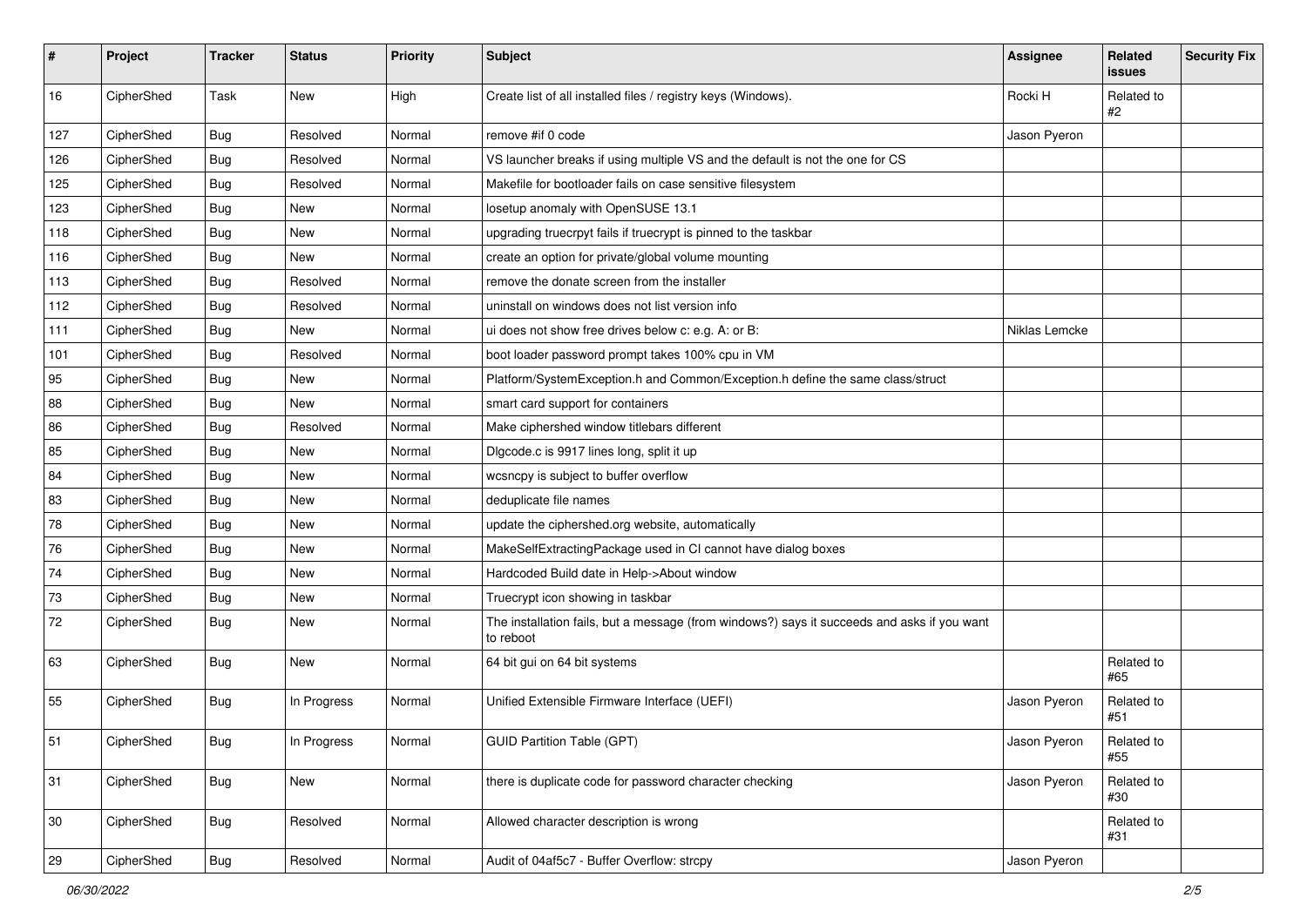| #   | Project    | <b>Tracker</b> | <b>Status</b> | <b>Priority</b> | <b>Subject</b>                                                                                | <b>Assignee</b> | Related<br><b>issues</b> | <b>Security Fix</b> |
|-----|------------|----------------|---------------|-----------------|-----------------------------------------------------------------------------------------------|-----------------|--------------------------|---------------------|
| 28  | CipherShed | <b>Bug</b>     | Resolved      | Normal          | Audit of 04af5c7 - Buffer Overflow: strcat                                                    |                 |                          |                     |
| 26  | CipherShed | <b>Bug</b>     | New           | Normal          | Large External Drive Support on Mac (>512byte sector size)                                    |                 |                          |                     |
| 23  | CipherShed | <b>Bug</b>     | New           | Normal          | Windows 8 / 8.1 Fast Startup                                                                  | Rocki H         |                          |                     |
| 14  | CipherShed | <b>Bug</b>     | <b>New</b>    | Normal          | Fixes urls in ui (/applink? links)                                                            |                 | Related to<br>#25        |                     |
| 124 | CipherShed | Feature        | New           | Normal          | investigate switch to FUDforum from phpBB                                                     |                 |                          |                     |
| 122 | CipherShed | Feature        | New           | Normal          | support key escrow                                                                            |                 | Related to<br>#68        |                     |
| 121 | CipherShed | Feature        | <b>New</b>    | Normal          | Support "not" burning CD on encrypting disk operation                                         |                 | Related to<br>#68        |                     |
| 102 | CipherShed | Feature        | <b>New</b>    | Normal          | support for serial console in bootloader                                                      |                 |                          |                     |
| 100 | CipherShed | Feature        | New           | Normal          | Suggestion 4-Display the consequences of an action immediately (Immediacy of<br>consequences) |                 |                          |                     |
| 99  | CipherShed | Feature        | New           | Normal          | Suggestion 3-Separate required and optional input parameters                                  |                 |                          |                     |
| 98  | CipherShed | Feature        | <b>New</b>    | Normal          | Suggestion 2 - Do not misuse native UI controls                                               | Niklas Lemcke   |                          |                     |
| 97  | CipherShed | Feature        | New           | Normal          | Suggestion 1 - Do not use unknown terminology                                                 | Niklas Lemcke   |                          |                     |
| 96  | CipherShed | Feature        | New           | Normal          | installer to incorporate a post-installation quick-start wizard                               |                 |                          |                     |
| 93  | CipherShed | Feature        | New           | Normal          | support "quick" encrypt for new media (especially flash/SSD)                                  |                 |                          |                     |
| 92  | CipherShed | Feature        | New           | Normal          | allow change of cipher/key on encrypted container without decrypting                          |                 |                          |                     |
| 91  | CipherShed | Feature        | <b>New</b>    | Normal          | use linked libraries in kernel driver to isolate logical units and later support plugins      |                 |                          |                     |
| 90  | CipherShed | Feature        | New           | Normal          | cipher setting preference file                                                                |                 |                          |                     |
| 89  | CipherShed | Feature        | New           | Normal          | Support the Common Criteria Collaborative Protection Profile for Full Disk Encryption         |                 |                          |                     |
| 82  | CipherShed | Feature        | New           | Normal          | add sparse file detection to non-windows versions                                             |                 |                          |                     |
| 81  | CipherShed | Feature        | New           | Normal          | Decrypt System drive via commandline                                                          |                 |                          |                     |
| 70  | CipherShed | Feature        | <b>New</b>    | Normal          | track git info in build                                                                       |                 |                          |                     |
| 67  | CipherShed | Feature        | New           | Normal          | print a backup                                                                                |                 |                          |                     |
| 66  | CipherShed | Feature        | New           | Normal          | provide robust API for usermode interaction with kernel driver                                |                 |                          |                     |
| 65  | CipherShed | Feature        | New           | Normal          | pure 64 bit version for windows                                                               |                 | Related to<br>#63        |                     |
| 62  | CipherShed | Feature        | New           | Normal          | Administrative Configuration for Enterprise IT                                                |                 |                          |                     |
| 61  | CipherShed | Feature        | New           | Normal          | optionally support TPM                                                                        |                 |                          |                     |
| 60  | CipherShed | Feature        | New           | Normal          | Enhanced UX - shell extension for container management                                        |                 | Related to<br>#34        |                     |
| 57  | CipherShed | Feature        | New           | Normal          | Skein support                                                                                 |                 |                          |                     |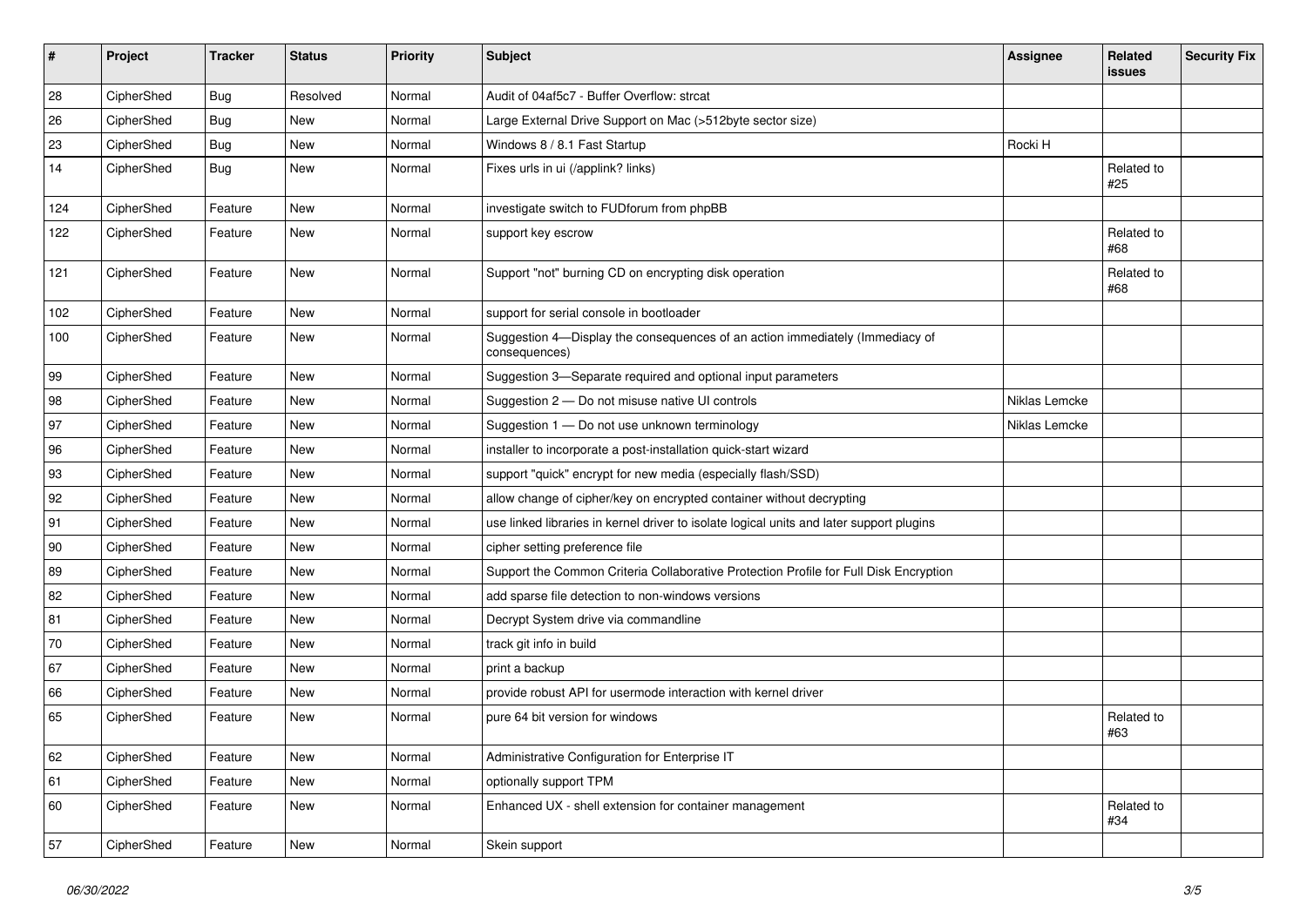| $\vert$ #      | Project    | <b>Tracker</b> | <b>Status</b> | <b>Priority</b> | <b>Subject</b>                                      | Assignee                    | Related<br><b>issues</b>                                  | <b>Security Fix</b> |
|----------------|------------|----------------|---------------|-----------------|-----------------------------------------------------|-----------------------------|-----------------------------------------------------------|---------------------|
| 50             | CipherShed | Feature        | <b>New</b>    | Normal          | Linux FDE                                           |                             | Related to<br>$\#5$                                       |                     |
| 36             | CipherShed | Feature        | New           | Normal          | support multiple actors to open an encrypted volume |                             |                                                           |                     |
| 34             | CipherShed | Feature        | New           | Normal          | windows mount point support                         |                             | Related to<br>#60                                         |                     |
| 33             | CipherShed | Feature        | New           | Normal          | windows comamnd line volume creation                |                             |                                                           |                     |
| 32             | CipherShed | Feature        | New           | Normal          | truecrypt.ch ideas thread                           |                             |                                                           |                     |
| 114            | CipherShed | Task           | <b>New</b>    | Normal          | Real, unified makefiles                             | Kyle Marek                  |                                                           |                     |
| 64             | CipherShed | Task           | New           | Normal          | Rewrite or remove LongReverse in Common/Dlgcode.c   |                             |                                                           |                     |
| 25             | CipherShed | Task           | New           | Normal          | Broken applinks                                     |                             | Related to<br>#14                                         |                     |
| 24             | CipherShed | Task           | New           | Normal          | Add Windows 8 / Server 2012                         | Rocki H                     |                                                           |                     |
| 20             | CipherShed | Task           | New           | Normal          | Create dmg for os x                                 |                             |                                                           |                     |
| 19             | CipherShed | Task           | <b>New</b>    | Normal          | Create pkgbuild for arch                            |                             |                                                           |                     |
| 18             | CipherShed | Task           | <b>New</b>    | Normal          | Create rpm packaging                                |                             |                                                           |                     |
| 17             | CipherShed | Task           | <b>New</b>    | Normal          | Create debian packaging                             |                             |                                                           |                     |
| 15             | CipherShed | Task           | New           | Normal          | Create Gnu Info page                                | Eugene Wang                 | Related to<br>#12                                         |                     |
| $13$           | CipherShed | Task           | <b>New</b>    | Normal          | List of all version numbers                         | Rocki H                     | Related to<br>#2                                          |                     |
| 12             | CipherShed | Task           | In Progress   | Normal          | <b>Write Documentation</b>                          | Eugene Wang                 | Related to<br>#15                                         |                     |
| 9              | CipherShed | Task           | New           | Normal          | Create check-list of features to be tested          | Pier-Luc Caron<br>St-Pierre |                                                           |                     |
| 8              | CipherShed | Task           | New           | Normal          | Get graphics artist to work on artwork, icons       |                             |                                                           |                     |
| 7              | CipherShed | Task           | New           | Normal          | Mac build, installer, VM                            | Jason Pyeron                |                                                           |                     |
| 6              | CipherShed | Task           | <b>New</b>    | Normal          | Windows build, installer, VM                        | <b>Bill Cox</b>             |                                                           |                     |
| 5              | CipherShed | Task           | New           | Normal          | Linux build, installer, VM                          | Kyle Marek                  | Related to<br>#50                                         |                     |
| $\overline{4}$ | CipherShed | Task           | <b>New</b>    | Normal          | Get Windows executable signing key                  | <b>Bill Cox</b>             |                                                           |                     |
| $\overline{3}$ | CipherShed | Task           | <b>New</b>    | Normal          | Finish initial bitmaps and icons                    |                             |                                                           |                     |
| $\overline{2}$ | CipherShed | Task           | New           | Normal          | Upgrade installer to uninstall TrueCrypt            |                             | Related to<br>#1, Related<br>to #13,<br>Related to<br>#16 |                     |